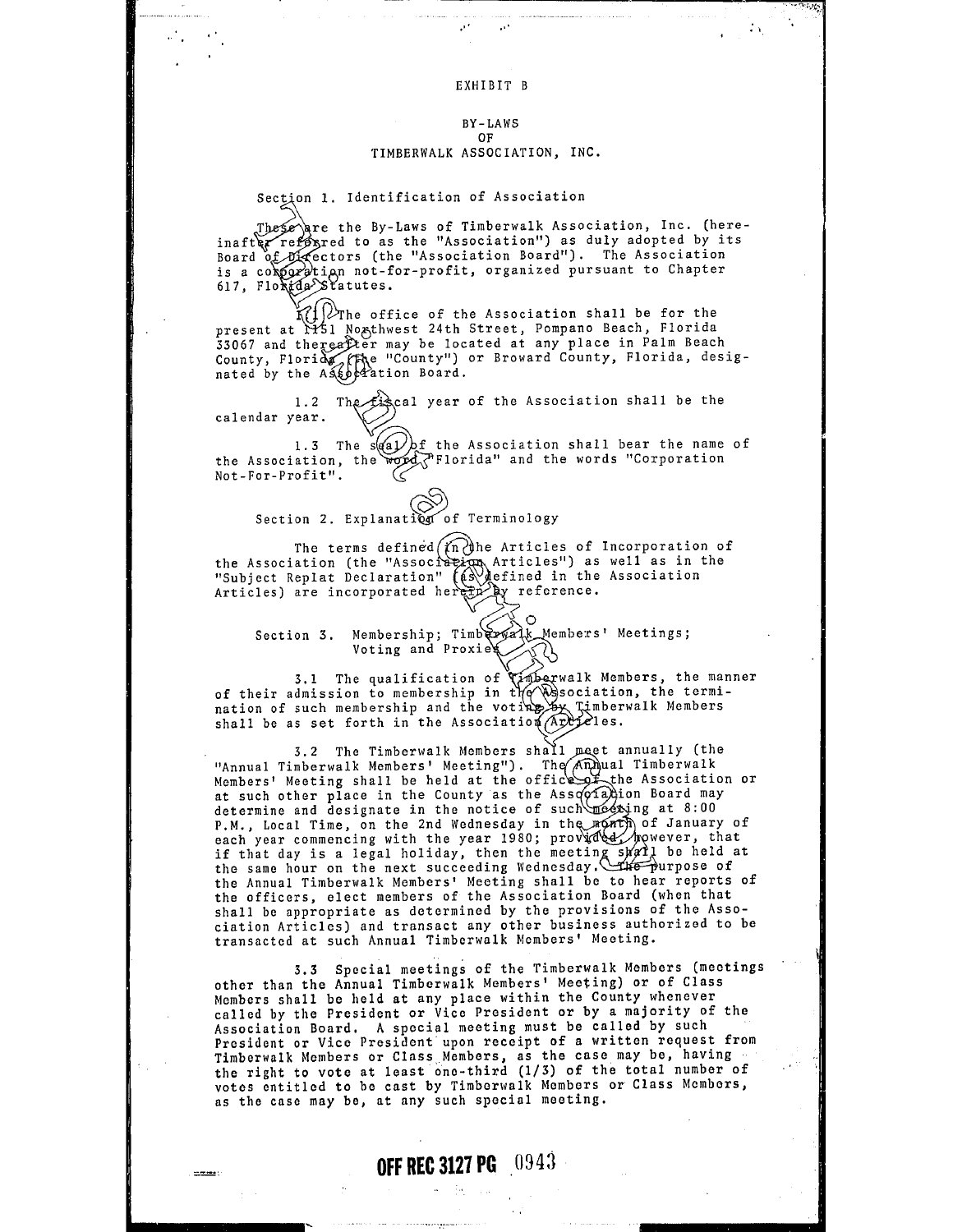3.4 Except as otherwise provided in the Association Articles, a written notice of all Timberwalk Members' meetings, whether the Annual Timberwalk Members' Meeting or special meetings (collectively "Meeting"), shall be given to each Timberwalk Member entitled to vote thereat at his last known address as it appears on the books of the Association and shall be mailed to the said address not less than fourteen (14) days nor more than forty-five (45) days prior to the date of the Meeting. Proof of such mailing shall  $\delta e$  given by the affidavit of the person giving the notice. ties given hereunder shall state the time and place of the the purposes for which the Meeting is called. The notice of all Annual Timberwalk Members' Meetings shall, in addinotice of  $A$  Annual Timberwalk Members' Meetings shall, in addition, speed for the number of Association Directors of the Association ciation to  $\Theta$  designated by Developer and the number of Association Directors to be e if applicable.  $\lambda$ 11 notices shall be signed by an officer of the Association of reflect a facsimile of such a signature. Notwith-<br>standing any provisions hereof to the contrary, notice of any standing any provisions hereor to the contrary, hotice or any<br>Meeting may be waived before, during or after such Meeting by a<br>Timberwalk Member gripy the person entitled to vote for such Timberwalk Member 1938 the person entitled to vote for such<br>Timberwalk Member by signing a document setting forth the waiver<br>of such notice.

3.5 The Timberwalk Members or Class Members, as the case may be, may, at the discretion of the Association Board, act by written response in lign of a Meeting provided written notice by written response in lign of a Meeting provided written notice<br>of the matter or matter  $\bigotimes$  be agreed upon is given to the Timberwalk Members or Class Members, as the case may be, or duly waived in accordance with the provisions of these Association By-Laws. In accordance wren che from the contraction of the Timberwalk Documents and except as to the election of Association Directors which shall be accomplished by plur( $A\chi$  vote, the decision of a majority of the votes cast by Timberwall Members or Class Members, as the case may be, as to the matter  $\alpha$  matters to be agreed or voted upon shall be binding on the Timperwall Members or Class Members, as the case may be, provided a quorum, is either present at such Meeting or submits a response if action (is taken by written response in lieu of a Meeting, as the existe may be. The notice with respect to actions to be taken  $\sqrt{w}$  written response in lieu of a Meeting shall set forth the time period) during which the written a Meeting shall set forth the time responses must be received by the Association

3.6 (a) A quorum of the Timberwalk Members shall<br>consist of Timberwalk Members entitled to cast a majority of the total number of votes of the Timberwalk Members, and a quorum of<br>the Class Members shall consist of Class Members entitled to cast<br>a majority of the total number of votes of such Class Members.

(b) Any Timberwalk Member  $\alpha \in \mathcal{L}$  Member, as the (b) Any Timberwalk Member or *Laws* wember, as the<br>case may be, may join in the action of any Meeting by signing and case may be, may join in the action of any mesture by signing and<br>concurring in the minutes thereof and such a signing shall constitute the presence of such Timberwalk Member or Class Member, as the case may be, for the purpose of determining a quorum. When a quorum is present at any Meeting and a question which raises the jurisdiction of such Meeting is presented, the holders of a majority of the voting rights present in person or represented by written proxy shall be required to decide the question. However, if the question is one upon which a vote other than the majority vote of a quorum is required by express provision of the Timbcrwalk Documents, then such express provision shall govern and control the required vote on the·decision of such question.

3,7 At any Annual Timberwalk Members' Meeting when elections of Association Directors are to occur, written ballots are to be supplied to Timberwalk Members for such purposes. Furthermore, at any Annual Timberwalk Members' Meeting at which

 $-2-$ 

**OFF REC 3127 PG 0944**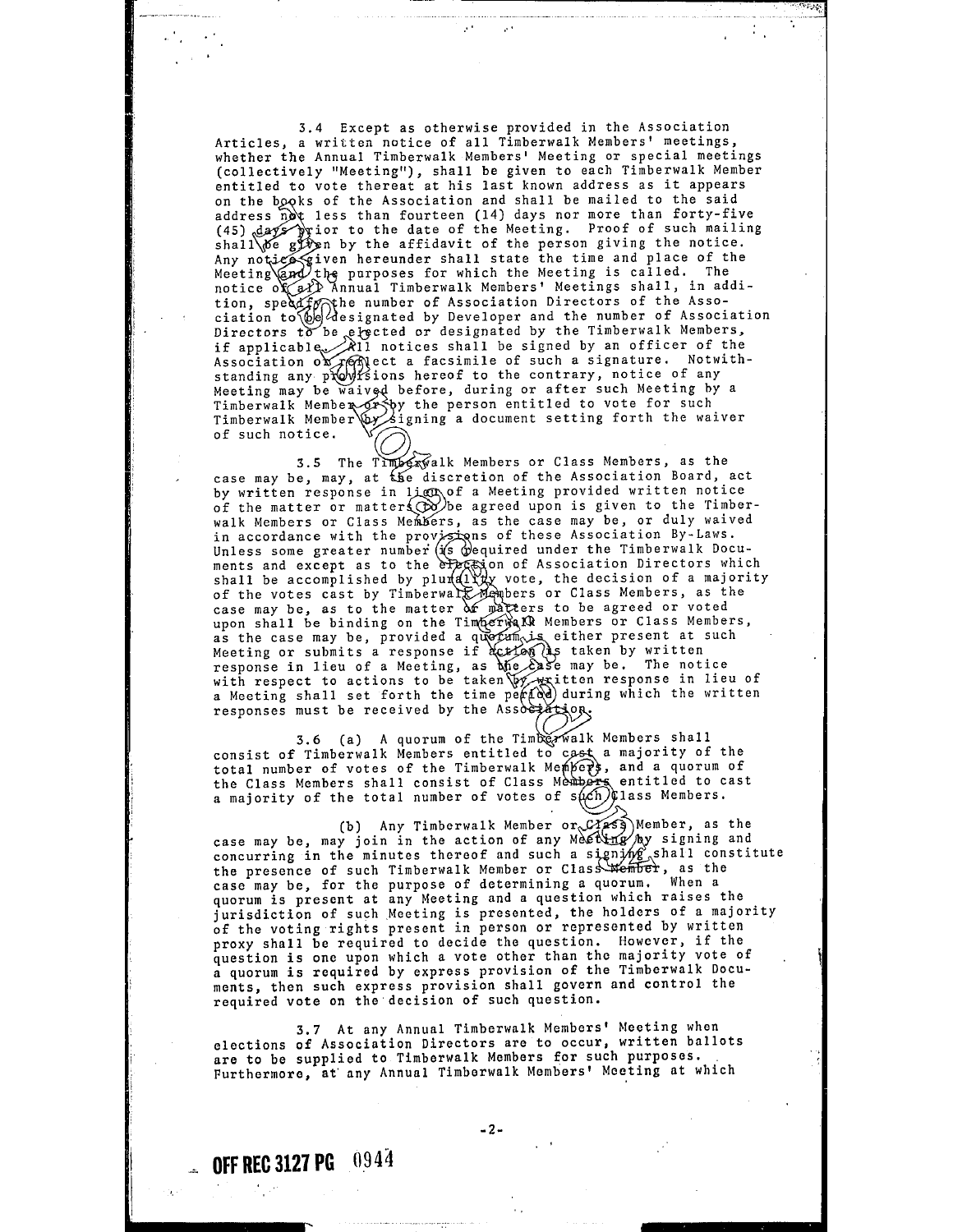Association Directors are to be elected, the Association Board shall appoint an Election Committee consisting of two (2) members of the Association Board and one (1) officer of the Association to supervise the election, prepare ballots, count and verify ballots and proxies, disqualify votes if such disqualification is justified and proxies, disquality roces are clear that results of the election and the Association Board. The Election Committee shall be able to determine operations within its jurisdiction by plurality vote of aeterming questions within its jurisdictions, in deadlocked votes all these (b) mombols, but must be referred to the entire Assod for resolution.

 $\sim 10^{11}$  and  $\sim 10^{11}$  and  $\sim 10^{11}$ 

fa quorum is not in attendance at a Meeting, the Timberwalk Members who are present, either in person or by proxy, may adjourn the Meeting from time to time until a quorum is present may adjourn the Meeting from conservation Meeting being required unless otherwise (Aptermined by the Association Board.

3.9 Minutgs of all Meetings shall be kept in a businesslike manner and be available for inspection by the Timberwalk Inke manner and becomplicated the manner reasonable times.

3.10 Voting *the Stated* in the Association of Timberwalk Members shall be as stated in the Association *station* all Association Boards other than the First Association Board.<br>Such votes may be cast in parson or by proxy. "Proxy" is defined to mean an instrument context ing the appointment of a person who is substituted in the place and stead of the person or entity to mean an instrument over and stead of the person or entity<br>entitled to vote. Proxies shall be in writing signed by the<br>person or entity giving the (same and shall be valid only for the<br>particular Meeting designated the p

3.11 The voting on any  $\frac{1}{2}$  a Meeting shall be by secret ballot upon request of the  $\frac{10}{2}$  of ten (10%) percent of the votes represented at such Meeting and entitled to be cast on<br>such matter, if such request is made point to the vote in question. The presiding officer (the "Chairman" \efthe Meeting shall call for nominations for Inspectors of Election do collect and tally written ballots upon the completion of bettoting upon that matter.

Section 4. Association Board; Association Directors'<br>Meetings (O)

4.1 The business and administration of the Association<br>shall be by its Association Board.

4.2 The election and, if applicable, designation of Association Directors shall be conducted in accordance with the Association Articles.

4.3 (a) Any person elected or designated as an Association Director shall have all the rights, privileges, duties and obligations of an Association Director of the Association.

(b) The term of an Association Director's service<br>shall be as stated in the Association Articles and if not so stated, shall extend until the next Annual Timberwalk Members' Meeting and thereafter until his successor is duly elected and meeting and thereared and is removed in the manner elsewhere· provided.

**OFF REC 3127 PG 0945**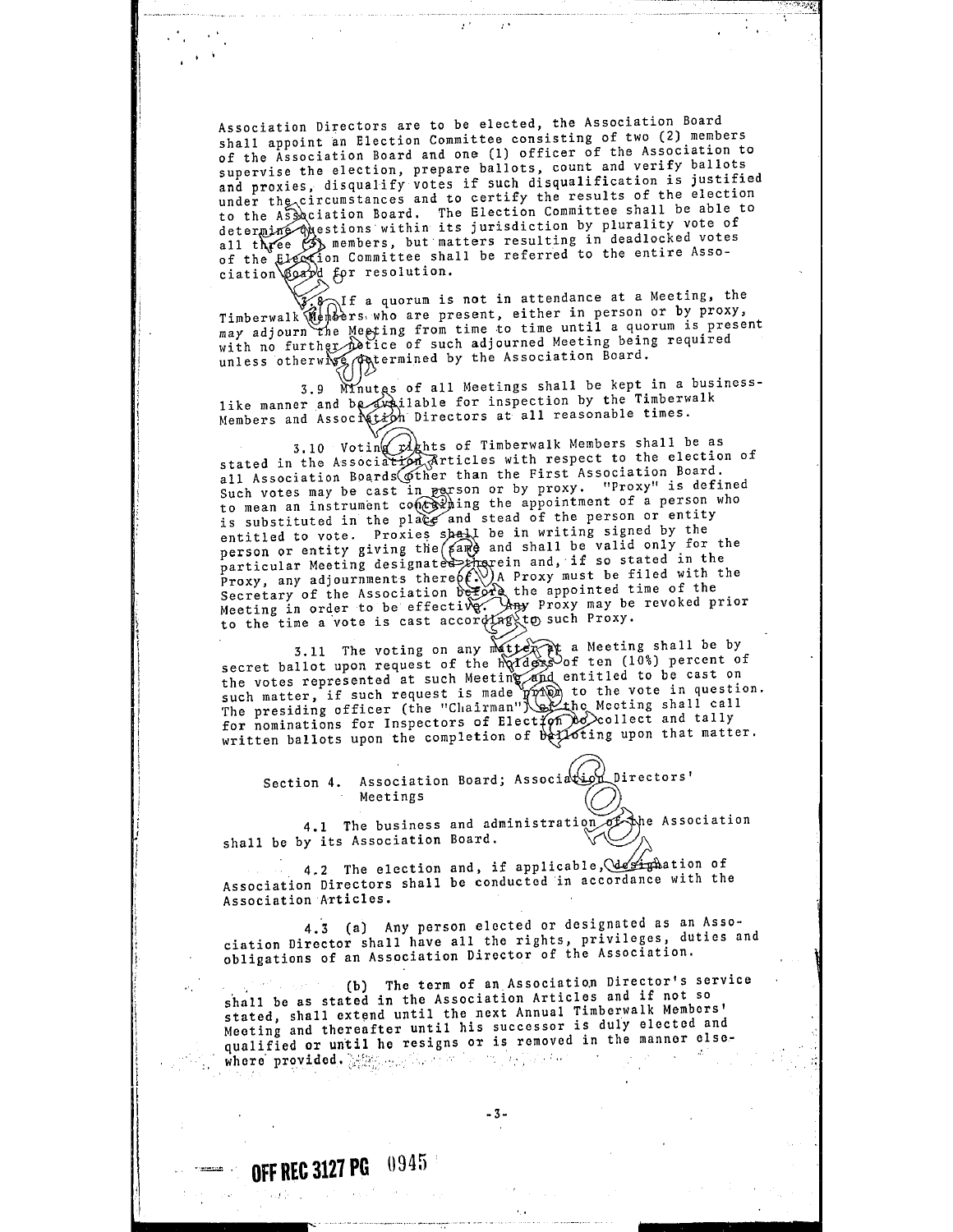4.4 The organizational meeting of a newly elected Association Board shall be held within ten (10) days of their election at such place and time as shall be fixed by the Association Directors at the meeting at which they were elected. No further notice of the organizational meeting shall be necessary.

held Florid  $\mathscr{A}$ ,5 Regular meetings of the Association Board may be times and places in Broward or Palm Beach County, all be determined from time to time by a majority of Associal OD Directors. Special meetings of the Association Board may be called  $\Omega$  the discretion of the President or the Vice ∴∴,u.e. in all called by the Secretary at the writter  $\mathcal{C}$  extends the least one-third (1/3) of the Association Directors. Such special meeting may be held in Broward or Palm President Special meetings must be called by the secretary at<br>the writter Appuest of at least one-third  $(1/3)$  of the Association<br>Birectors. Such special meeting may be held in Broward or Palm<br>Beach County, FloyYda, at s Association DATectors requesting such meeting or in such other place as all A to that is been accepted as a set of the place in the place is all agree upon.

4.6 Notice of the time and place of regular and special meetings of the A pociation Board, or adjournments thereof, shall meetings of the Association Board, or adjournments thereof, shall<br>be given to each Association Director personally or by mail,<br>telephone or telegraph at least three (3) days prior to the day<br>named for such meeting unless s of after such meeting. (Any Association silococcume) we eting and<br>of the meeting in writing before, during or after a meeting and such waiver shall be deemed equivalent to the receipt of notice by such Association Directors.

4.7 A quorum of *the* Association Board shall consist of 4.7 A quorum of *the* Association Board shall consist of of the entire Association Board () An Association Director may join<br>in the action of a meeting of the Association Board by signing the minutes thereof, and such sign  $\widetilde{N}_{12}$  and constitute the presence of such Association Director for the purpose of determining a quorum. Matters approved by a majority of the Association Directors present.<br>at a meeting at which a quorum is present, shall constitute the<br>official acts of the Association Board, except as may be otherwise specifically provided by law, by the Association Articles or elsewhere herein. If at any meeting  $\sqrt{\text{A}}$ he Association Board eisewhere herein. It at any meetings  $f(x)$  the majority of those<br>there shall be less than a quorum present, the majority of those<br>present may adjourn the meeting from time to buile a quorum present. At any meeting that takes place on account of a<br>is present. At any meeting, any business which might have been previously adjourned meeting, any business which might have been.<br>transacted at the meeting as originally cal/ $\beta$ ) may be transacted. In the case of the adjournment of a meeting  $(n\sigma)$  further notice of the adjourned meeting need be given unless otherwise determined by the Association Board.

4.8 The presiding officer at all  $\mathbb{A}_{\mathbb{Z}}$   $\mathbb{C}_{\mathbb{Z}}$   $\mathbb{C}_{\mathbb{Z}}$  at all  $\mathbb{A}_{\mathbb{Z}}$  subseted and meetings shall be the President. In the absence of the President,<br>the Association Directors shall designate any one of their number to preside.

4.9 Association Directors' fees, if any, shall be determined by the Timberwalk Members.

 $\mathcal{L} = \{ \mathcal{L}_1, \mathcal{L}_2, \ldots, \mathcal{L}_n \}$ 

4.10 Minutes of all meetings of the Association Board shall be kept in a businesslike manner and be available for inspection by Timberwalk·Members and Association Directors at all reasonable times,.

4,11 The Association Board shall have the power to appoint an Executive Committeo(s) of the Association Board con- sisting of not less than three (3) Association Directors, An Executive Committee(s) shall have and exercise such powers of the Association Board as may be delegated to such Executive Committee(s) by the Association Board.

**EXECUTE: OFF REC 3127 PG**  $\left(0.946\right)$   $\left(1.0001\right)$   $\left(1.44\right)$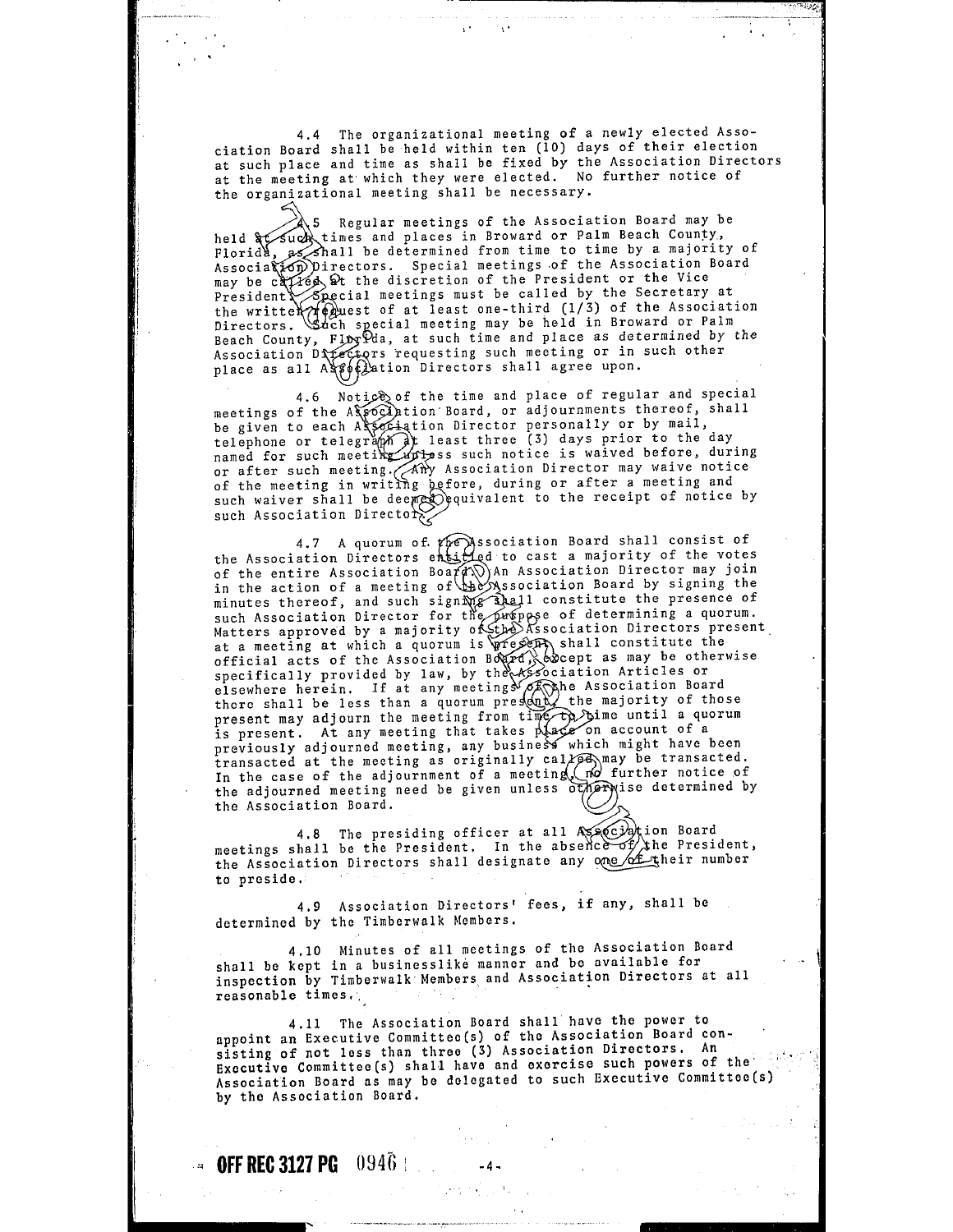4.12 Meetings of the Association Board may be open to all Timberwalk Members on such terms as the Association Board may determine. The Association Board may also hold closed meetings.

to VO shall 4.13 Any action required or permitted to be taken at a<br>f the Association Directors may be taken without a meeting the Association Directors may be taken without a meeting forth the action to be taken, shall be signed by all the Association Directors entitled espect to the subject matter thereof. Such consent force and effect as a unanimous vote of Asso-

Section  $\left(\{\}\right)$  Powers and Duties of the Association Board

All of the Dowers and duties of the Association shall be<br>exercised by the Association Board. Such powers and duties of the<br>Association Board Schall include, but not be limited to, all powers<br>and duties set forth in the Tim profit.

Section 6. Offreets of the Association

6.1 Executive of ficers of the Association shall be the President, who shall be  $\widehat{a}$ ,  $\widehat{a}$  sociation Director, the Vice President, a Treasurer, and a Secret  $\widehat{a}$ , all of whom shall be elected annually by the Association Board. Any officer may be removed without<br>cause from office by vote of ( $\widehat{H}$ ) Association Directors at any me Association business and all the Association Directors at any<br>meeting of the Association boxpet. The Association Board may, from<br>time to time, elect such other (officers and assistant officers and<br>designate their powers person may hold any two offices simultaneously, except where the functions of such offices are incompatible, but no person shall<br>hold the office of President and any of the following offices noid the office of Fresident and any of the forfollowing criters.

6.2 The President shall be  $(\overline{A} \mathbb{Q})$ chief executive officer of the Association. He shall have all  $\setminus$  the powers and duties of the usually vested in the office  $\widetilde{q}f$  The President of an association or a corporation not-for-profit, including, but not limited to, the power to appoint such committees at such times from among the Timberwalk Members as he may,  $\hat{D}$  his discretion,  $\det$  determine appropriate to assist in the conduct of the affairs of the Association. If in attendance, the Presidem Shall preside at all meetings of the Association Board.

6.3 In the absence or disability  $\delta \mathcal{F}$  (he gresident, a Vice President shall exercise the powers and perform the duties of the President. The Vice President(s) shall also emergally assist the President and exercise such other powers and perform such other duties as shall be prescribed by the Association Board. In the event there shall be more than one Vice President elected by the Association Board, then they shall be designated "First", "Second", etcetera, and shall exercise the powers and perform the duties of the Presidency in such order.

6,4 The Secretary shall keep the minutes of all meetings of the Association Board and the Timberwalk Members, which minutes shall be kept in a businesslike manner and be available for inspection by Timberwalk Members and Association Directors at all reasonable times, He shall have custody of tho seal of the Association and affix the same to instruments requiring such seal when

-5-

الموقف والمستقرئ والمر

**OFF REC 3127 PG 0947 1**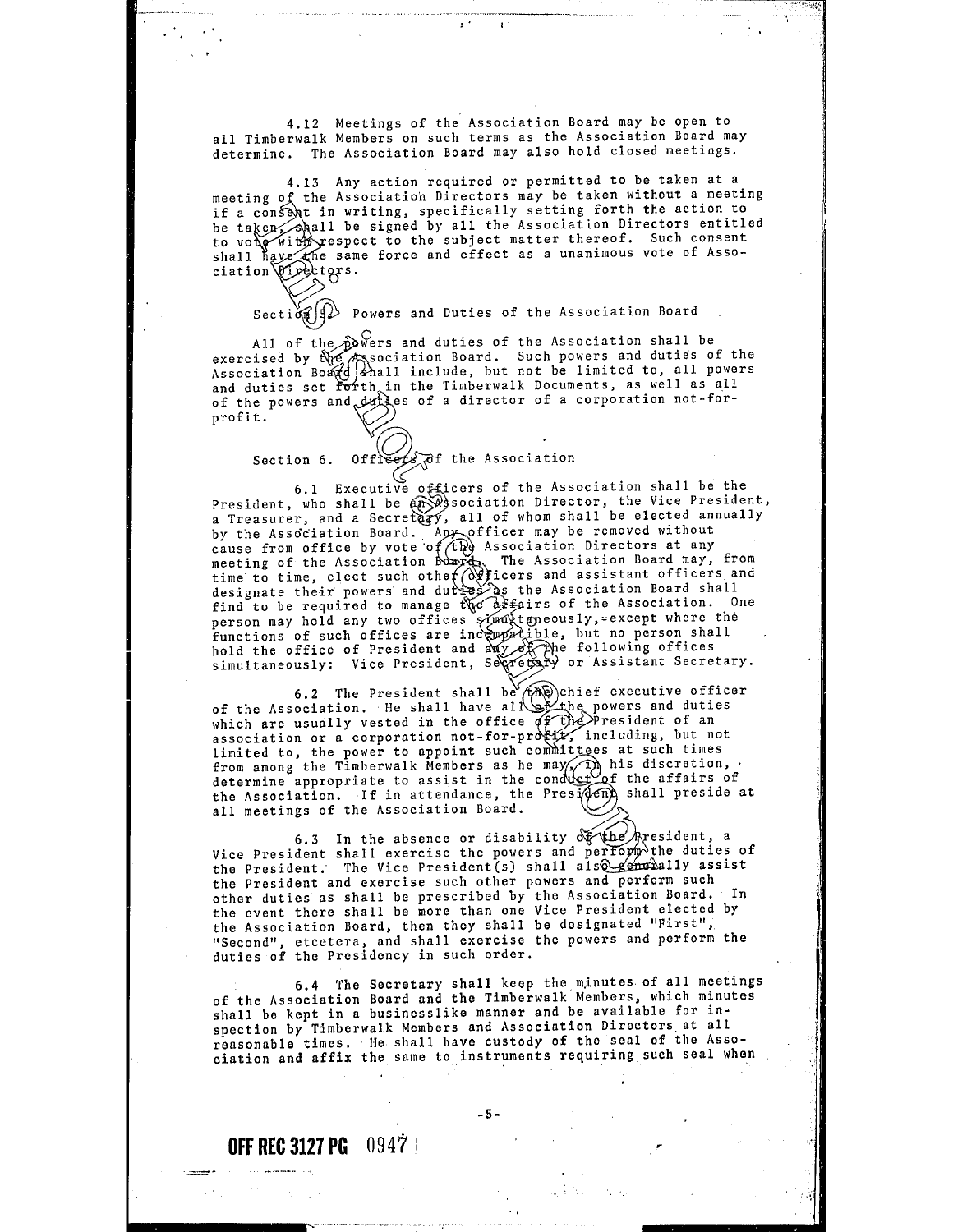duly authorized and directed to do so. He shall be custodian for the corporate records of the Association, except those of the Treasurer, and shall perform all of the duties incident to the office of Secretary of the Association as may be required by the Association Board or the President. The Assistant Secretary, if any, shall perform the duties of the Secretary when the Secretary is absem fand shall assist the Secretary under the supervision of the Secretary.

्राज्य सम्पू<u>र</u>्

 $6/3$  The Treasurer shall have custody of all of the Association, including funds, securities and evi- %1tedness. He shall keep the assessment rolls and e Timberwalk Members and shall keep the books of the  $A$ ssociation  $\mathcal{P}(f)$  accordance with good accounting practices and he shall perform all of the duties incident to the office of the Treasurer. The ASSistant Treasurer, if any, shall perform the duties of the *freesurer* when the Treasurer is absent and shall assist the  $Tre$   $\mathcal{L}$  $\mathcal{L}$  under the supervision of the Treasurer.

6.6 The pensation, if any, of the officers and other employees of the  $x \rightarrow 0$  iation shall be fixed by the Association Board. This provision shall not preclude the Association Board from hiring an Association Director as an employee of the Association or preclude the confracting with an Association Director<br>or a party affiliated with an Association Director for the manageor a party affiliated *(MATH* an Association bifector for the management or performance of contract services for all or any part of Timberwalk.

# Section 7. Accounting (Redords; Fiscal Management

7.1 The Association  $\mathbb{R}$  11 use the cash basis method of accounting and shall maintain recording records in accordance with good accounting practices, which shall be open to inspection by Timberwalk Members and Institutional Mortgagees or their by incorner in the representative at reasonable times. Such<br>authorization as a representative of a Tamberwalk Member must be<br>in writing and signed by the person giving the authorization and in writing and signed by the person signifying the authorization and<br>dated within sixty (60) days of the date of the inspection.<br>Written summaries of the accounting POGOOM's shall be available at<br>least annually to the Timb expenditures; and (b) an account for each *H*imberwalk Contributing Unit which shall designate the name and address of the Timberwalk Contributing Unit Owner thereof, the amount  $\widehat{\rho}$  Individual Residence Assessments and all other Assessments (if any, charged to the Timberwalk Contributing Unit, the amounts and due dates for payment of same, the amounts paid upon the account and the balance due.

7.2 After the Guarantee Period described in the Subject Replat Declaration, the Association Board shall adopt an Association Budget (as provided for in the Subject Replat Declaration) of the anticipated Timberwalk Operating Expenses of the Association for each forthcoming calendar year (the fiscal year of the Association being the calendar year) at a special meeting of the Association Board ("Budget Meeting") called for that purpose to be held during the first two weeks of November of the year preceding the year to which the Association Budget applies, provided that the first Budget Meeting is to be held within thirty (30) days of the expiration of the Guarantee Period for purposes of adopting an expiration of the Guarantee Period for purposes of adopting an which the Guarantee Period expires. Prior to the Budget Meeting, a proposed Association Budget for the Timberwalk Operating Expenses a proposed Association Budget for the Timberwalk Operating Expenses<br>shall be prepared by or on behalf of the Association Board. Within thirty (30) days after adoption of the Association Budget,

-6-

 $\mathcal{A}=\{x_1,\ldots,x_n\}$  .

 $\beta \rightarrow 3.3$   $\gamma$ 

 $\theta$  , and analyzes of  $\theta$  , we can be a set of the contribution of  $\theta$  , we have ( ) 网络精神病病的 人名英格兰人姓氏克里斯取自父名来源于 **OFF REC 3127 PG** 0948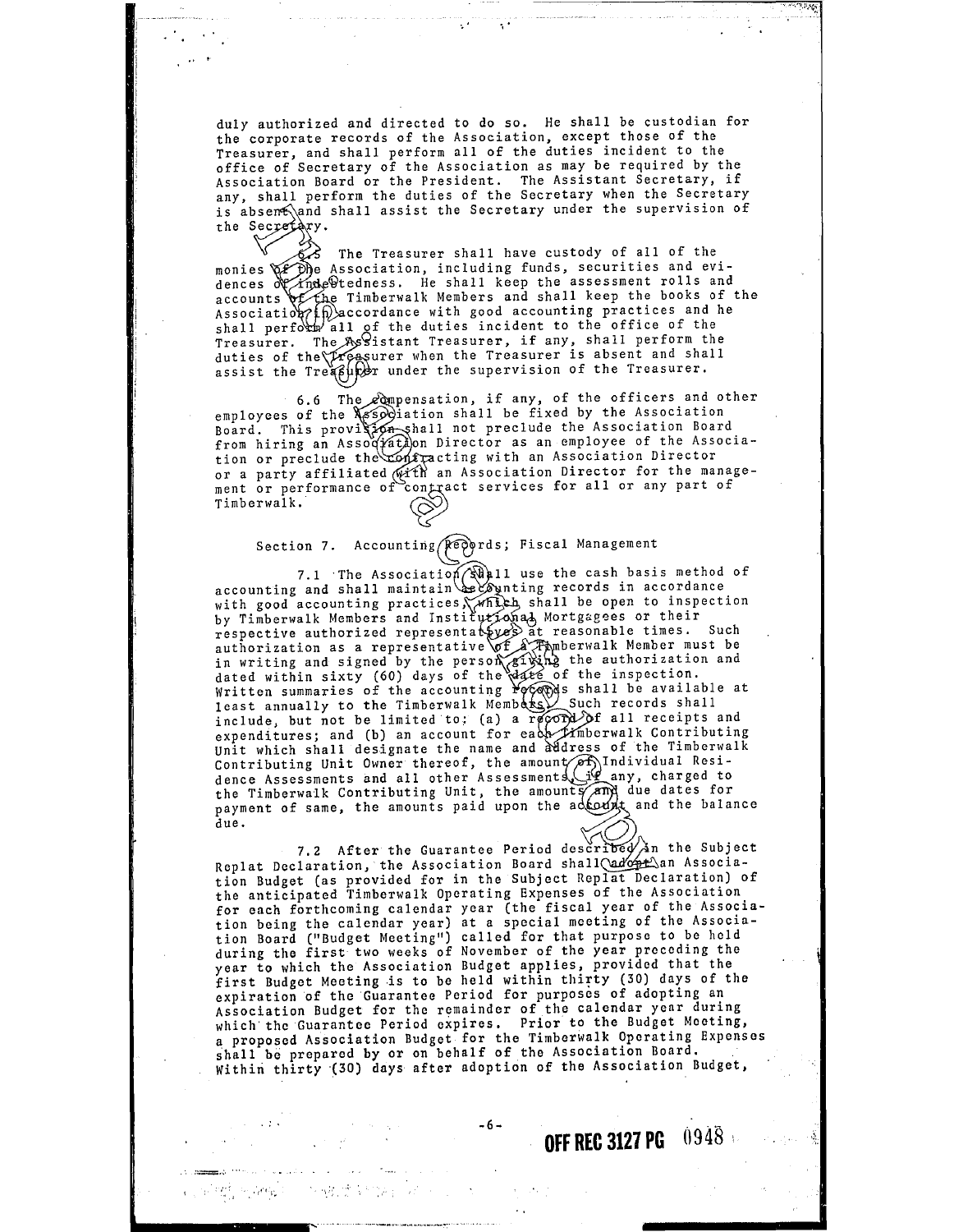a copy thereof shall be furnished to each Timberwalk Member and each Timberwalk Contributing Unit Owner shall be given notice of the Individual Residence Assessment applicable to his Timberwalk Contributing Unit(s). The copy of the Association Budget shall be deemed furnished and the notice of the Individual Residence Assessment shall be deemed given upon its delivery or upon its being<br>mailed to the Timberwalk Member or Timberwalk Contributing Unit mailed to the Timberwalk Member or Timberwalk Contributing Unit<br>Owner shown on the records of the Association at his last known hown on the records of the Association .

TV.  $\sim$   $\sim$ 

 $\mathbb{R}^{\mathbb{Z}}$ 

. 3 In administering the finances of the Association, The duministering the minister of the fiscal year shall be the calendar year; (ii) any monies received by the Association in any calor fight year may be used by the Association to pay expenses<br>incurred in the same calendar year; (iii) there shall be apportioned<br>between calendary Gars on a pro rata basis any expenses which are<br>prepaid in any o which cover more fiban such calendar year; (iv) Assessments shall be made quarter in amounts no less than are required to provide funds in advance for payment of all of the anticipated current Timberwalk Operatyng Bxpenses and for all unpaid Timberwalk Operating Expenses previously incurred; and (v) items of Timberwalk Operating Expenses incurred  $\mathcal{W}$  alendar year shall be charged against Expenses previously incurred; and (v) items of Timberwalk Operations.<br>Expenses incurred in a pair and (v) items of Timberwalk Operations.<br>Income for the same  $\bigoplus_{\text{ord}}$  on the bill for such expenses is received. Notwith such expenses is received. Notwithstanding the foregoing, the basessments for Timberwalk Operating Expenses and any periodic<br>installments thereof shatt be of sufficient magnitude to insure an<br>adequacy and availability of cash to meet all budgeted expenses in any calendar year as such expenses are incurred in accordance with the cash basis method of  $ac\sqrt{\theta}$  ting.

7.4 The Individual Residence Assessment shall be payable as provided for in the subside Replat Declaration.

7.5 No Association  $\mathbb{R}$   $\mathbb{R}$   $\mathbb{R}$  be required to anticipate revenue from Assessments  $\sigma$  apend funds to pay for Timberwalk Operating Expenses not Budge (ed or which shall exceed Budgeted air operating enperior need is required to engage in deficit spending. Should there exist any deficiency which results from spending. Should there exist any definiting which results from there soments, then such deficits shall (be carried into the next<br>succeeding year's Association Budget as a Aexiciency or shall be<br>the subject of an adjustment to the applicable Assessment (e.g., Individual Residence Assessment or Special Assessment).

7.6 The depository of the Assoc  $\#$ the shall be such bank or banks as shall be designated from time by the by the Association Board in which the monies of the (Association shall be deposited. Withdrawal of monies from such account shall be only by checks signed by such persons as are authori*ced* by the Asso-<br>ciation Board.

7.7 A report of the accounts of the Association shall be made annually by an auditor, accountant or Certified Public Accountant and a copy of the report shall be furnished to each Timberwalk Member and Timberwalk Owner no later than the first day of April of the year following the year for which the report is made. The report shall be deemed to be furnished to the Timberwalk Member or Timberwalk Owner upon its delivery or mailing to the Timberwalk Member or Timberwalk Owner shown on the records of the Association at.his last known address shown on the records of the Association ..

Section 8. Rules and Regulations

derivative contact in 1985 when the contact with

The Association Board may at any meeting of the Association Board adopt rules and regulations or amend, modify or rescind then

### $-7 - 0$  **OFF REC 3127 PG** 0949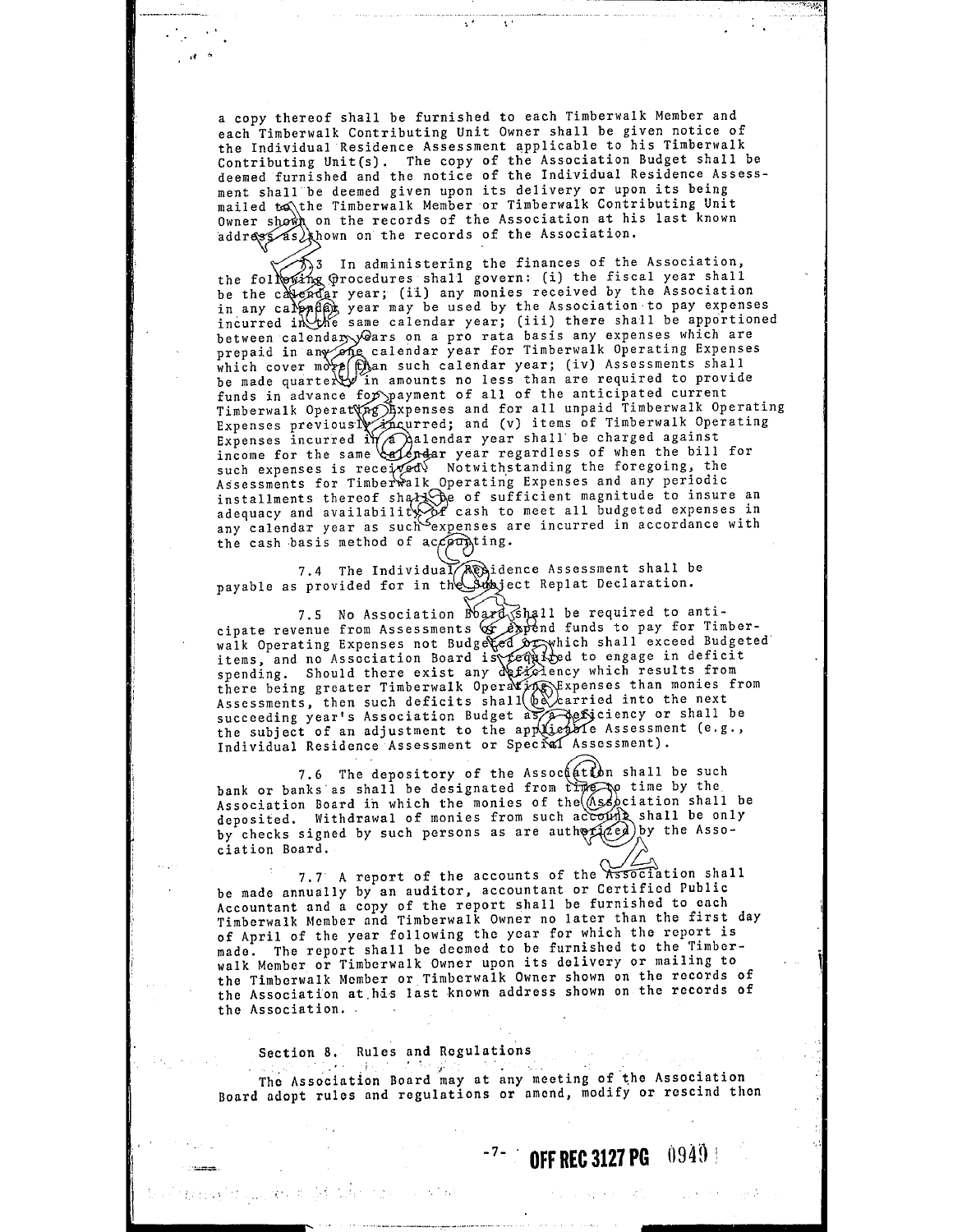existing rules and regulations for the operation and use of any of the Association Property and the other portions of Timberwalk; provided, however, that such rules and regulations are not inconsistent with the terms or provisions of the Timberwalk Documents. Copies of any rules and regulations promulgated, amended or re-<br>scinded shall be mailed or delivered to all Timberwalk Members and Timberwalk Owners shown on the records of the Association at the time of such delivery or mailing at the last known address for such Timbers and Timberwalk Owners as shown on the ds of the Association and shall not take effect until fortyno hosserveren and ender her mailing. Notwithstanding ous... (Constructions of the Associations are to regulate the use<br>of specific portions of the Association Property or a Recreation<br>Parcel, such as, but not limited to, a swimming pool (the recitation raitel, subject, but not fimited boy a summaring from contaction that such facility wing care reserve that we conspicuously posted at such facility and such rules and regulations shall be effective immediately upon such posting. Care shall be taken to insure that posted gules and regulations are conspicuously displayed and easily readable and that posted signs or announcements played and easily readable and that posted signs or announcements elements. Posted wifes and regulations which are torn down or lost shall be  $\text{prompt}(f(y))$ eplaced.

Section 9. Parliamentary Rules

.<br>The contract of the contract of the contract of the complete of the property of the contract of the contract of

The then latest edition of Robert's Rules of Order shall The then latest edition of Robert's Rules of Urder shall<br>govern the conduct of meetings of all Timberwalk Members and the govern the conduct of meeting of all limeothers heavens are in-<br>Association Board; provided Dowever, if such rules of order are<br>in conflict with any of the Eimberwalk Documents, Robert's Rules of Order shall yield to the provisions of such instrument.

Section 10. Amendment of the Association By-Laws

10.1 These Association  $\mathbf{y}$ - $H_{\mathbf{y}}$  and  $\mathbf{y}$  be amended as hereinafter set forth in this Section  $10^{\circ}$ 

10.2 After the Turnover Date  $\sqrt{p}$  Association By-Law of the Association may be amended or repealed, and any new Association By-Law of the Association may be a  $\phi$  by either:

(i) majority vote of the Timberwalk Members at any Annual Timberwalk Members) Meeting<br>or any special meeting of the Timberwalk Members called for that purpose or by majority *action* of<br>the Timberwalk Members who have acted b\\\printlen response in lieu of a Meeting as permitted by these Association By-Laws; or

these Association By-Laws; or  $(i)$  by the affirmative vote of  $(*$ ity of the Association Directors then in office at any regular meeting of the Association Board or at any special meeting of the Association Board called for that purpose or by written instrument signed by all of the Association Directors as is permitted by these Association By-Laws, provided that the Association Directors shall not have any authority to adopt, amend or repeal any Association By-Law if such new Association By-Law or such amendment or the repeal of an Association By-Law would be inconsistent with any Association By-Law previously adopted by the Timberwalk Members. the Timberwalk Members.<br>· ··· ( *...* , ... , ... , ... , ... , ...

 $10.3$  Notwithstanding any of the foregoing provisions of this Section 10 to the contrary, until the Turnover Date, all amendments or modifications to these Association By-Laws and

المواوي والمرادي والمواقع والمتعارفة

than 1941 ya mashin Atiya akin ta Mashin wa mashin wa wasan kasa

## -8- **OFF REC 3127 PG** 0950